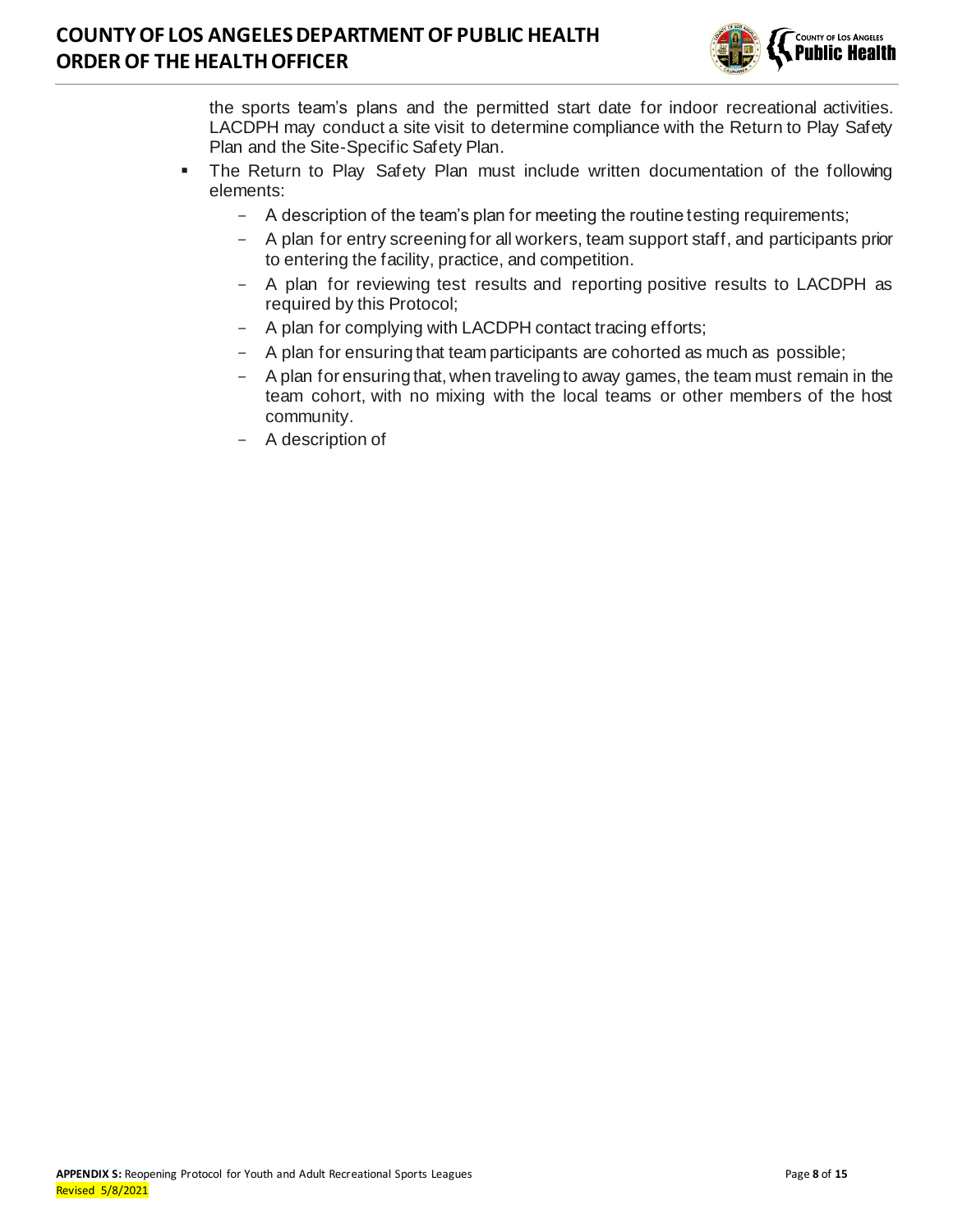

that are not following the additional requirements above as well as associated indoor activities such as team dinners or film study.

- ❑ **Inter-team competitions** (defined as competitions between 2 teams only) are permitted for Outdoor and Indoor Sports teams that have completed all of the specified requirements as described above under the following conditions:
	- o **Inter-team competitions may be held between two teams only.**
	- o **Inter-team competitions are permitted to occur only with other teams within California.**
	- o **Tournaments or events that involve more than two teams are not currently ermitted in California.** Exceptions may be made, only with written authorization from LACDPH and **ca**ch of the local health departments from where teams originate and for sports where single or double competitors from multiple teams are routine such as: track and  $f_1$   $\leftarrow$   $\leftarrow$   $\leftarrow$   $\leftarrow$   $\leftarrow$   $\leftarrow$   $\leftarrow$   $\leftarrow$   $\leftarrow$   $\leftarrow$   $\leftarrow$   $\leftarrow$   $\leftarrow$   $\leftarrow$   $\leftarrow$   $\leftarrow$   $\leftarrow$   $\leftarrow$   $\leftarrow$   $\leftarrow$   $\leftarrow$   $\leftarrow$   $\leftarrow$   $\leftarrow$   $\leftarrow$   $\$ skiing/snowboarding; tennis; swimming/diving/surfing; biking, volleyball, axis, questran events.
- Applications for exceptions for proposed events and competitions **within Los Angeles County** that are between more than two teams or multiple single or double competitors must be completed using this link: Request for Exception to the Two Team Competition Rule—Tournaments or Events. The online Request Form should be submitted at least 14 days protot to the proposed event or competition. Applications will be reviewed in the order received. The online application requires applicants to describe the proposed event or competition and the modifications made to comply with this Appendix S and other applicable infection control requirements. LACDPH will acknowledge receipt of the application and contact the applicant within 5 business days after receipt. and the team connections and be held between two teams as one of currentally and the connections are permitted to occur only with other teams within California<br>
To unraments or events that involve move than two teams are n
	- Teams located and originating in Los Angeles County may participate in events and competitions that are between more than two teams or multiple single or double competitors taking place **outside Los Angeles County if all the following conditions are met:** 
		- The event has received approval from the Local Health Department in the county where it will be held.
		- **EXT** Any team that has experienced one or more confirmed cases of COVID-19 among team members or support staff within the 14 days preceding the planned event, or has team members or support staff under quarantine due to close contact to a confirmed case, within the 14 days preceding the planned event, may NOT participate without consultation and clearance from the LACDPH ACDC-Education unit to determine which players and staff may remain eligible to compete and which must be excluded from participation. Note that each situation is unique and exclusion of the entire team from the event is one possible determ nation based on the need to maintain safety for all participants. ACDC-Education unit a vector has a ACDC-Education@ph.lacounty.gov.
	- o Teams adhere to current CDPH Travel Advisory recommendations when determining travel for competition in the counties.
	- o **Teams must not participate in out-of-state tournaments or competitions.**
	- o **A** te an is defined as a group of players forming one side in a competitive game or sport.
		- Only one competition, per team, per day maximum may be played.

#### ❑ **Special Situations, including Sideline Cheer, Band and Drumline:**

Sideline cheer is considered comparable to competitive cheer as a moderate contact sport, and, as such, must follow all requirements of other outdoor moderate contact sports. Outdoor sideline cheer is permitted at an outdoor competition between two teams participating in a different sport.

- $\circ$  Band and drumline are considered low contact youth recreational activities, which must follow all relevant infection control requirements. Outdoor band and drumline are permitted at an outdoor competition between two teams competing in a different sport.
- ❑ Any areas where participants are seated off-field or off-court (e.g., bench, dugout, bullpen) has been reconfigured to create additional seating such that participants and employees are able to maintain a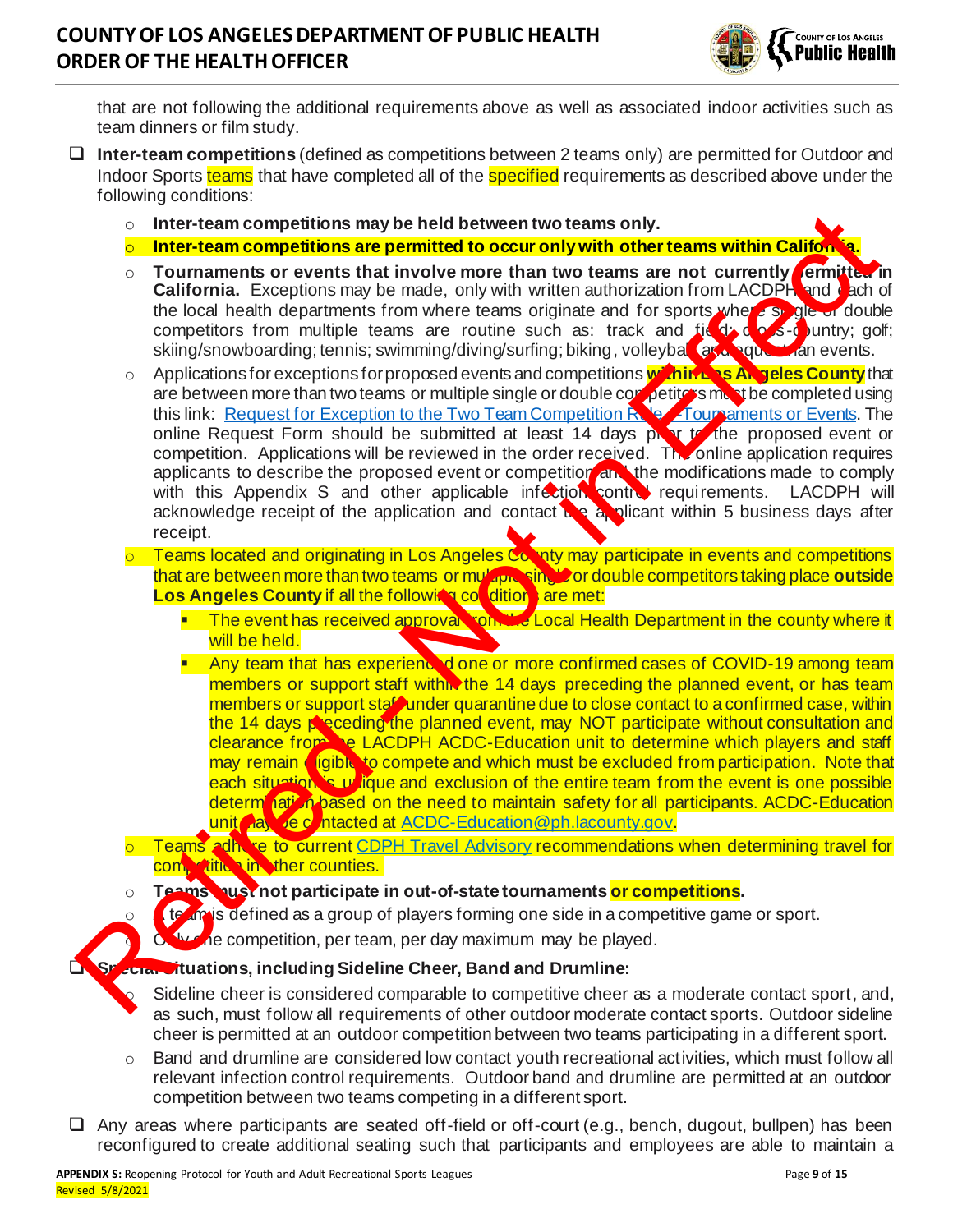

physical distance of 6 feet while in the area.

- ❑ Outdoor concession stands whose operator has a valid public health permit issued by LACDPH may operate in compliance with the requirements for concessions found in the Protocol for Outdoor Seated Live Events, **Appendix Z**. Patrons who purchase concessions must eat or drink in a designated outdoor dining area or in their outdoor seats while physically distanced from those not within their household. To obtain a public health permit, please send an email to LACDPH at ehmail@ph.lacounty.gov.
- ❑ **Observers and spectators** are permitted for outdoor youth and adult sports in compliance with the [LA](http://publichealth.lacounty.gov/media/Coronavirus/docs/protocols/Reopening_LiveOutdoorEvents.pdf)  County DPH Protocol for Outdoor Live Seated Events. In Yellow Tier, the maximum occupancy lim outdoor sporting events that are held in venues is 67% of the maximum venue occuparty based on applicable building and/or fire code. Review and implement the requirements of that protocol is observers will be present.
- □ Observers and spectators are permitted for indoor youth and adult sports in compliance with the LA County DPH Protocol for Indoor Live Seated Events. The maximum occupant, limit for indoor sporting events that are held are based on the maximum venue occupancy, which is based on applicable building and/or fire code. Review and implement the requirements of that protocol if observers will be present. Consider offering video streaming of games so that they can be watched  $\mathbf{e}^*$  from home.
- □ Participants, coaches, and support staff should cohort by team, and refrain **Momparticipating with more** than one team over the same season or time period. For youth sports, see CDC Guidance on Schools and Cohorting.
- □ Consider redesigning recreational sports activities for smaller groups and rearranging practice and play spaces to maintain physical separation.
- □ To the maximum extent practicable, participants encouraged to bring their own equipment (for example, bats, golf clubs, rackets) to practice and not share equipment. Participants may engage in limited sharing of equipment, such as kicking a soccer ball between two participants, or throwing a baseball, football, or frisbee as part of skill-building exercises or during game play. If equipment must be shared, such as during game play, participants should pen orm hand hygiene before play, during breaks, at half time, and after the conclusion of the activity. **Public health permit is also fort all contained and contained in the second of the second of the contained by the local contains and to meet the second fort and the permit in the second for the second fort in the second f**
- ❑ Participants, coaches, and support staff should use hand sanitizer when handwashing is not practicable. Sanitizer must be rubbed into hands intil completely dry. Note: frequent handwashing is more eff ective than the use of hand sanitizers, especially when hands are visibly dirty.
- □ Children under age 9 years should only use hand sanitizer under adult supervision. Call Poison Control if consumed: 1-800-222-1232. Ethyl alcohol-based hand sanitizers are preferred and should be used when there is the potential of unsupervised use by children. Isopropyl hand sanitizers are more toxic and can be absorbed through the skin.
- □ Participants, comches, support staff, and employees are discouraged from making unnecessary physical contact with  $\alpha$  be an other (for example, high-fives, handshakes, fist bumps) to limit the potential for disease to spread.
- □ Recreational Sports teams that have indoor facilities, including but not limited to bathrooms and locker oon s, may allow employees, coaches, support staff, and participants to access indoor areas of the facilities to use the restroom or take breaks, <mark>to utilize locker rooms and showers,</mark> to conduct essential office erations and to move supplies and materials in and out of the building each day. Occupancy in indoor restrooms, locker rooms and showers must be limited to 50% occupancy based on applicable building or fire code. The facility must monitor entry into the facility to limit restroom capacity, to prevent congregating indoors, and to ensure physical distancing among those who are in line to use the indoor restroom, locker room or shower areas. Stagger visits to the locker room or rest rooms to allow for physical distancing while indoors.
- $\Box$  Any locker rooms or restrooms that are in use are disinfected at the frequency listed below, but no less than once per day, on the following schedule: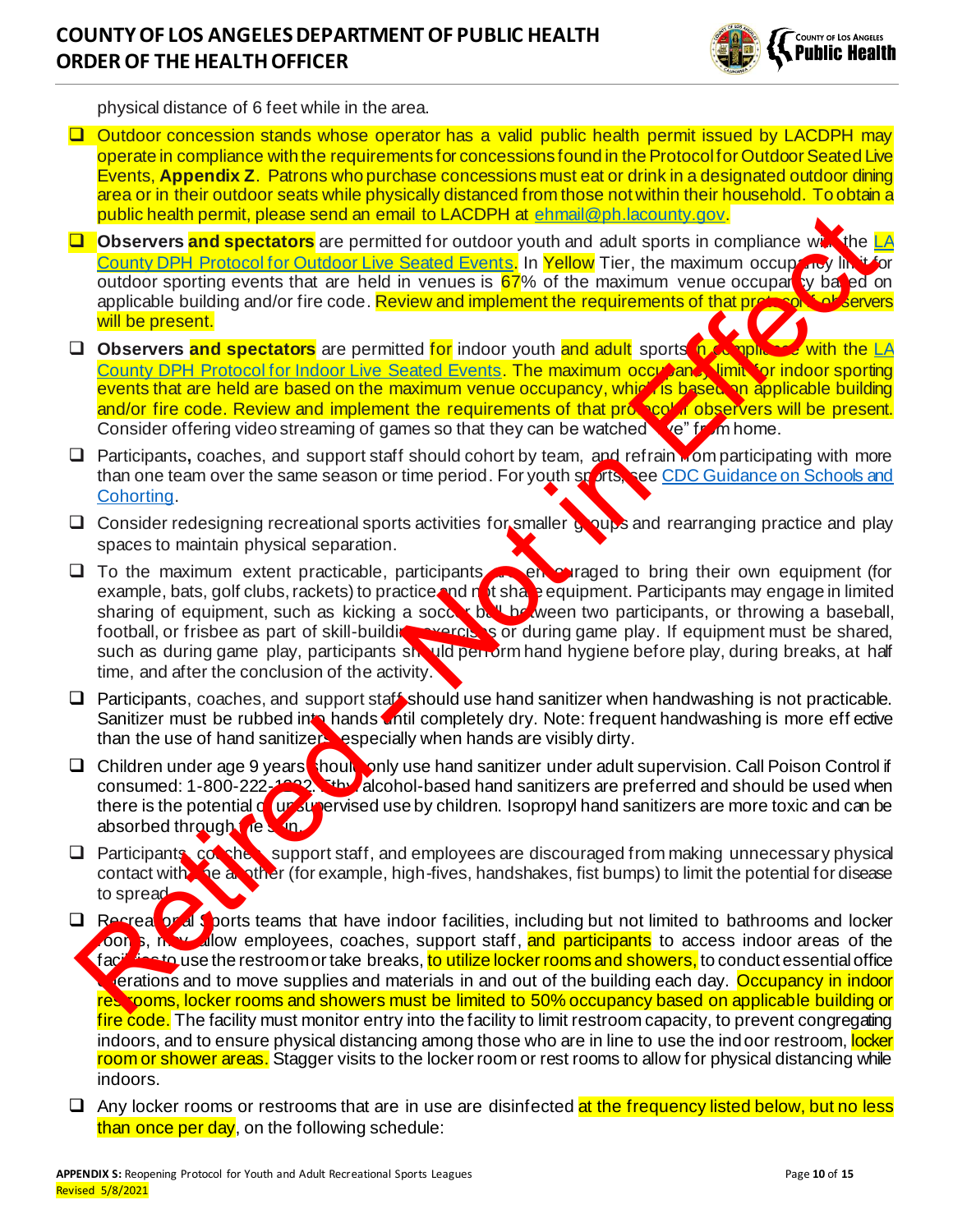

- $\circ$  Locker rooms
- o **Restrooms \_\_\_\_\_\_\_\_\_\_\_\_\_\_\_\_\_\_\_\_\_**
- $\circ$  Other
- ❑ When choosing cleaning products, use those approved for use against COVID-19 on the Environmental Protection Agency (EPA)-approved list "N" and follow product instructions. These products contain ingredients which are safer for individuals with asthma.
- □ Use disinfectants labeled to be effective against emerging viral pathogens, following label directions for appropriate dilution rates and contact times. Provide employees training on the hazards of the chemicals, manufacturer's directions, and Cal/OSHA requirements for safe use.
- □ Custodial staff with the responsibility of cleaning and disinfecting the site must be equipped with proper protective equipment, including gloves, eye protection, respiratory protection, and the appropriate protective equipment as required by the product instructions. All products must be kept out of children's reach and stored in a space with restricted access.
- $\Box$  All employees have been told not to come to work if sick, or if they are exposed to a person who has COVID-19. Employees understand to follow LACDPH guidance for self-isolation and quarantine, if applicable. Workplace leave policies have been reviewed and modified to enture that employees are not penalized when they stay home due to illness.
- □ Workers are provided information on employer or government-sponsored leave benefits the employee may be entitled to receive that would make it financially easier to stay at home. See additional information on government **programs** supporting sick leave and worker's compensation for COVID-19, including employee's sick leave rights under the 2021 COVID-19 Supplemental Paid Sick Leave Law.
- □ Upon being informed that one or more employees coaches, support staff, or participants test positive for COVID-19 (case), the team has a plan or protocol in place to have the case(s) isolate themselves at home and require the immediate self-quarantine of all enployees, coaches, support staff, or participants that had a exposure to the case(s).
- ❑ The team or league's plan should consider a protocol for all quarantined individuals to have access to or be tested for COVID-19 in order to determine whether there have been additional workplace exposures, which may require additional COVID-4 control measures. See the LACDPH guidance on responding to COVID-19 in the workplace.

### ❑ **COVID-19 Case Reporting:**

- o For **Youth Sports**, the coach or league is required to notify Los Angeles County Department of Public Health (LACDPH) of all confirmed cases of COVID-19 disease among employees, coaches, support staff, and participants who had been at the site at any point within 14 days prior to the illness onset date. The illness onset date is the COVID-19 test date or Symptom Onset Date of the infected person, whichever is earlier. This can be completed online using the secure web application: http://www.redcap.link/lacdph.educationsector.covidreport. If online reporting is not pse ble, download and complete the COVID-19 Case and Contact Line List for the Education A tor and send it to mailto:ACDC-Education@ ph.lacounty.gov. The coach or league is required to report all COVID-19 infections in a youth sports program to the Los Angeles County Department Public Health within one (1) business day of notification of the case. In the event that three (3) or more cases are identified among the members of the youth sports program within a span of 14 days, the coach or league should immediately report this cluster to the Department of Public Health using the same methods described above. The Department of Public Health will work with the site to determine whether the cluster is an outbreak that will require a public health outbreak response. Protection an[d](http://www.ph.lacounty.gov/media/Coronavirus/docs/business/GuidanceWorkplaceResponse.pdf) the rest of the transmission of the rest of the rest of the rest of the rest of the rest of the rest of the rest of the rest of the rest of the rest of the rest of the rest of the rest of the rest of the res
	- For Adult Sports, the coach or league is required to report all COVID-19 infections in an adult sports program to the Department of Public Health within 1 business day of notification of the case. In the event that 3 or more cases are identified among the members of the adult sports team within a span of 14 days, the coach or league should immediately report this cluster online to the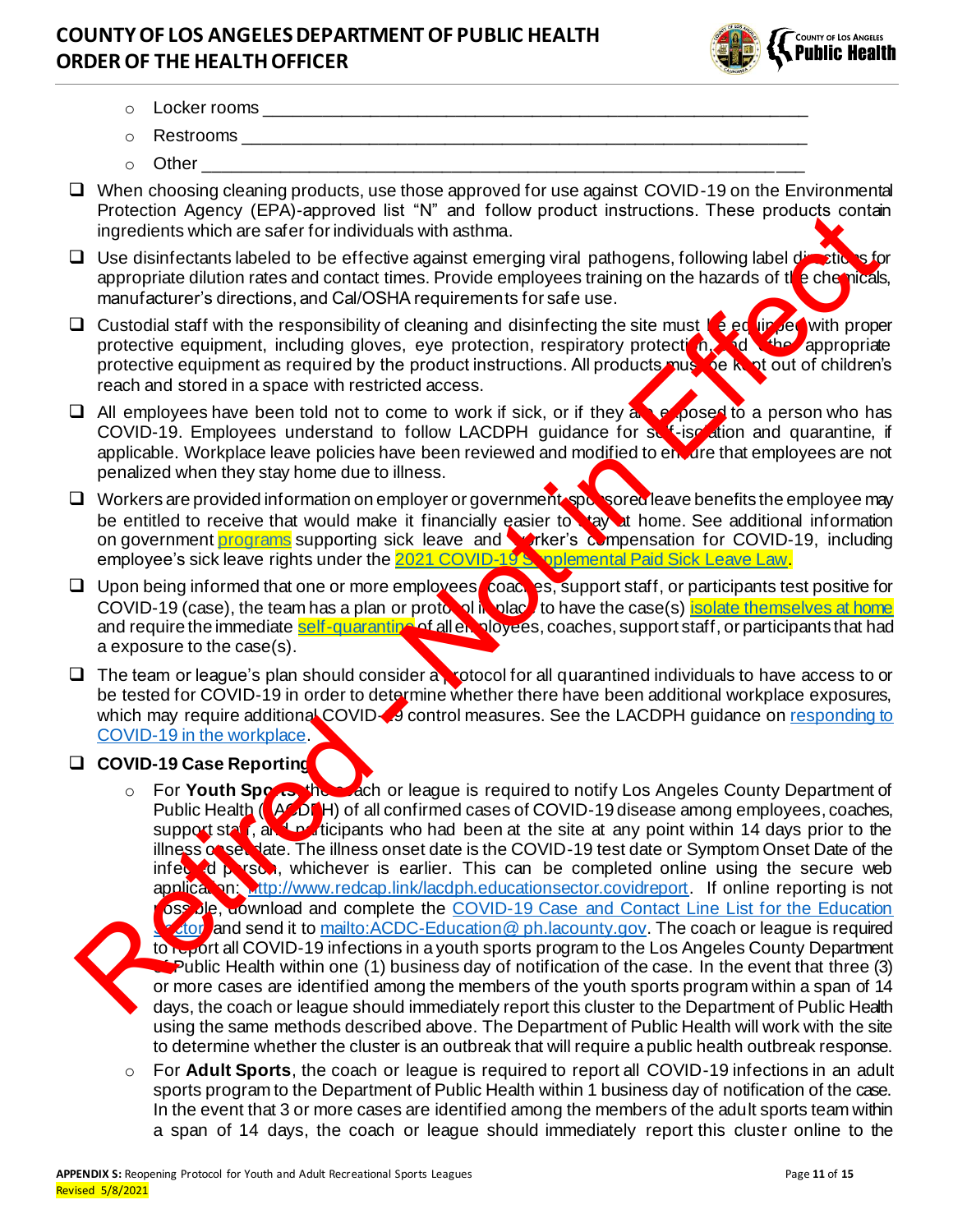

Department of Public Health at [www.redcap.link/covidreport](http://www.redcap.link/covidreport). The Department of Public Health will work with the site to determine whether the cluster is an outbreak that will require a public health outbreak response.

#### ❑ **Returning to Sports After Infection:**

- $\circ$  People recovering from COVID-19 should not resume exercise until cleared by a physician and will have different paths to return to sports based both on the severity of their illness and their underlying health. A graduated return-to-play/exercise protocol, which introduces and increases hysical activity in a stepwise fashion may be warranted and recommended once an athlete has been cleared by a physician. See the "What to do if a participant had COVID-19 or has it during the season?" in the Academy of Pediatrics Interim Guidance on Return to Sports and Graduated return to play guidance following COVID-19 infection for additional guidance.
- o No one with symptoms of COVID-19 or who is in isolation or quarantine for COVID-49 is permitted to attend practices or competitions.
- o Anyone with symptoms of COVID-19 should consult their physician for testing and notify their coach, athletic trainer and/or school administrator of their symptoms and test results.
- $\Box$  Employees who have contact with others are offered, at no cost, an appropriate mask that covers the nose and mouth. For more information on face masks, please visit: http://publichealth.lacounty.gov/acd/ ncorona2019/masks/. The mask must be worn by the employee at all times during the workday when in contact or likely to come into contact with others. Employees who have been instructed by their medical provider that they should not wear a mask must wear a face shipled with a drape on the bottom edge, to be in compliance with State directives, as long as their condition permits it. A drape that is form fitting under the chin is preferred. Masks with one-way valves must no be used. Final entropid in a strength since the second that the second that the second in the second in a strength o[f](https://services.aap.org/en/pages/2019-novel-coronavirus-covid-19-infections/clinical-guidance/covid-19-interim-guidance-return-to-sports/) the introduces and increases which in a strength of the introduces and increases which celerate by a physician. S
- $\Box$  Employees are instructed to wash, as appropriate, or replace their masks daily.
- $\Box$  Employees, coaches, support staff, and youth team members have been reminded to adhere to personal prevention actions including:
	- $\circ$  Stay home when you are sick.
		- If you have symptoms of COVID-19, stay home until at least 10 days have passed since your symptoms first appoared AND at least 24 hours after recovery, which means your fever has resolved without the use of fever-reducing medications and there is improvement in your symptom  $\mathbb{Q}_q$ , cough, shortness of breath).
		- **EXECT** if you tested ositivator COVID-19 but never had any symptoms, you must stay home until:
			- Job ys and the date of the first positive test, but
			- fou evelop symptoms of COVID-19, you need to follow the instructions above.
	- o Wash your ands often with soap and water for at least 20 seconds. If soap and water are not available, use alcohol-based hand sanitizer that contains at least 60% alcohol. Wash your hands before mean after using the restroom and after coughing and sneezing.
	- $\circ$  Cove your coughs and sneezes with a tissue, and then dispose of the tissue and clean your hands **hed** ately. If you do not have a tissue, use your elbow (not your hands).
		- Do not touch your mouth, eyes, nose with unwashed hands.
	- o Avoid contact with people who are sick.
	- Avoid sharing items such as phones or other devices. If devices must be shared be sure to wipe them down with a disinfectant wipe before and after sharing.
	- o Constantly observe your work distances in relation to other staff and participants. Always maintain the recommended minimum 6 feet separation from others unless specific work assignments require less distancing and wear a face cloth covering when working near or with others.
	- $\circ$  Disinfect frequently touched objects and surfaces. This should be done hourly during business hours.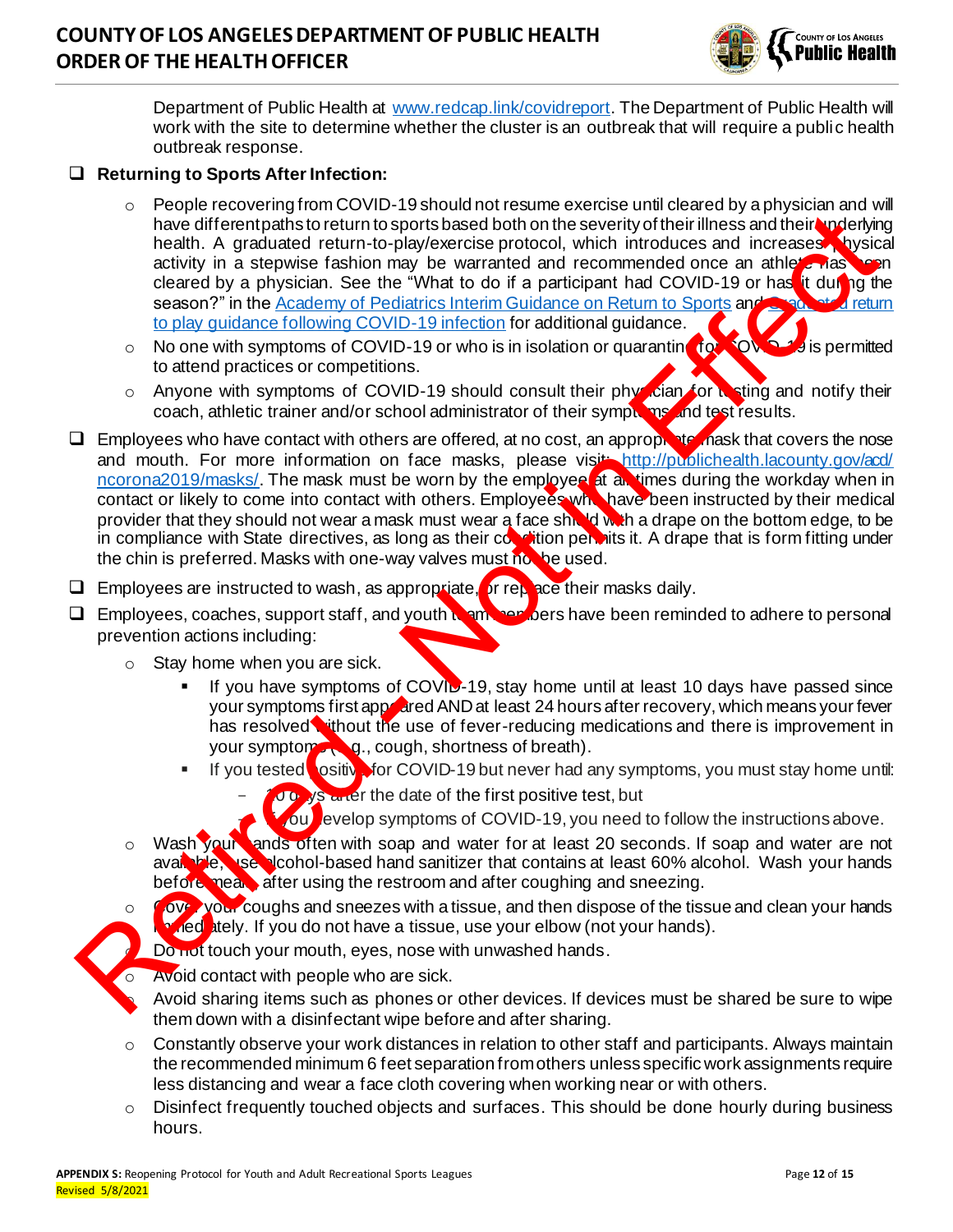

❑ Copies of this Protocol have been distributed to all employees, participants, and families.

#### **B. MAINTENANCE PROTOCOLS**

- $\Box$  Commonly used items are sanitized at least once per day.
- ❑ Commonly used equipment is sanitized before and after each use.
- $\Box$  Restrooms located at sports fields, facilities or venues that are accessible to the public should remain open to the public during operating hours and should be checked regularly and cleaned and disinfected at least once per day or more often if determined necessary due to high usage, using EPA approved Nisinfectants and following the manufacturer's instructions for use.
- ❑ Water fountains are available to fill water bottles only.

#### **C. MONITORING PROTOCOLS**



- □ Instruction and information signage are posted throughout the facility vermind everyone to maintain physical distancing of six feet, the need to wear a mask at all times, the importance of regular handwashing and the need to stay home if they are feeling ill or have symptoms of COVID-19. See the County DPH COVID-19 Guidance webpage for additional resources and examples of signage that can be used by businesses.
- ❑ Online outlets of the recreational sports program (website, social media, etc.) provide clear information about physical distancing, use of masks and other issue.
- □ Signs are posted that instruct visitors that they must stay home if sick with respiratory symptoms or if they are currently required to self-isolate or self-quarantine.
- □ Coaches and league managers monitor compliance or posted restrictions.
- $\Box$  Participants are asked to leave if not completing with these restrictions.
- ❑ A copy of this protocol or, if applicable, the printed Los Angeles County COVID-19 Safety Compliance Certificate is maintained by the spongoring entity (school, league or team, as applicable). For more information or to complete the COVID-19 safety compliance self-certification program, visit http://public health.lacounty.gov/eh/covid<sup>1</sup> sert.htm. Sports teams must keep a copy of the Protocols onsite for review, upon request. D Concilient an[d](http://publichealth.lacounty.gov/eh/covid19cert.htm) league managers monitor angular control and the resolution of the Public should resolve the control and the public should be the control of the public should be the control of the public should be the publ

**Any additional measures not included above should be listed on separate pages, which the recreational sports coordinator should attach to this document.**

You may **contact** the following person with any questions or comments about this protocol:

**Recreational Sports Leadership Contact Name:**

**Phone number:**

**Date Last Revised:**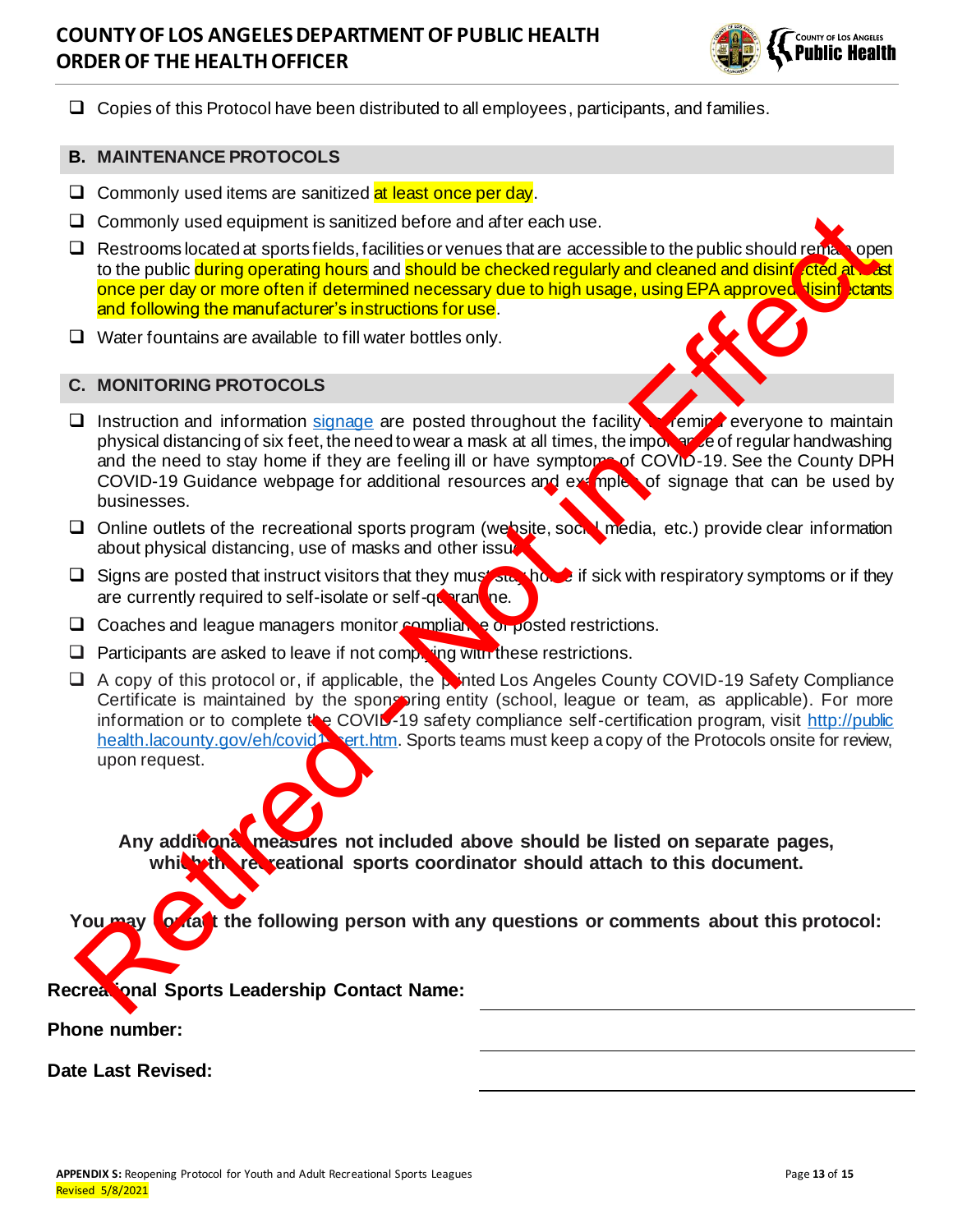

# **Attachment A: Example of an Informed Consent Form**

NOTE: The example of an informed consent form below is solely intended to provide one example of what could be included in a consent form for youth and adult athletes participating in moderate-contact and highcontact sports. This includes (1) an acknowledgement of the risks associated with participating in sports activities during a pandemic and (2) an acknowledgement of the Team's COVID-19 safety protocols, including the need to screen for symptoms prior to participating in any team activities and to report all confirmed COVID-19 cases and their close contacts to Public Health. Persons operating and administrating youth and adult sports teams and leagues should consult their legal counsel prior to implementing any informed consent process.

Dear Athlete and if Athlete is a minor, Parent/Guardian,

The State of California recently announced that effective February 26, 2021, moderate-contact and high-contact youth and adult recreational sports may resume, including competitions, if permitted by local health authorities and if in compliance with both Los Angeles County and State requirements for these sports.

[Team] is taking reasonable measures to prevent the spread of COVID-19 infection, including tracking/tracing, and following applicable state and County public health orders and protocols. However, the possibility of transmission cannot be eliminated. Athletes and their families mast be aware of and acknowledge the risks before participating in athletics.

By initialing and signing this Informed Consent Agreement, you acknowledge, accept, and agree to all the following (Athlete and, if the Athlete is a minor, Parent/Cuard, in wust Initial and Sign):

Participation in athletics is purely voluntary.

Parent Initial: Athlete Initial:

Youth Athlete has permission to participate in athletic meetings, practices, and competitions as directed by the coaching staff.

Parent Initial: **Athlete Initial:** 

- Neither the Athlete nor Parent/Guardian will attend meetings, practice and/or competitions if any of the following apply:
- A. The Athlete any more of their household is exhibiting one symptom(s) of COVID-19 that first appeared with the last 10 days: fever (at or over 100.4°F or 38°C) or chills, cough, shortness of breath of dinjeculty breathing, feeling tired, muscle or body aches, headache, sore throat, nausea or vomiting, diarrhea, congestion or runny nose, or new loss of taste or smell. The Athlete or Parent/Guardian, if the Athlete is a minor, will check Athlete's temperature at home prior to attending metrings, practices, and/or competitions; and Athlete will not attend if their temperature is at or over  $100.4$  F or 38 $^{\circ}$ C. Experience and their does can be a state to their house than the trains of the same of the state of the state of the state of the state of the state of the state of the state of the state of the state of the state of the s
	- 5. The Athlete or any member of their household has been diagnosed with COVID-19 or has a suspected diagnosis of COVID-19 or pending COVID-19 test.
	- C. The Athlete or any member of their household has spent time with another individual who has been diagnosed with COVID-19 or has a suspected diagnosis of COVID-19.
	- D. The Athlete or any member of their household is currently under isolation or quarantine orders.

Parent Initial: **Athlete Initial:** 

If the Athlete tests positive for COVID-19 or has been identified as being exposed to an individual that